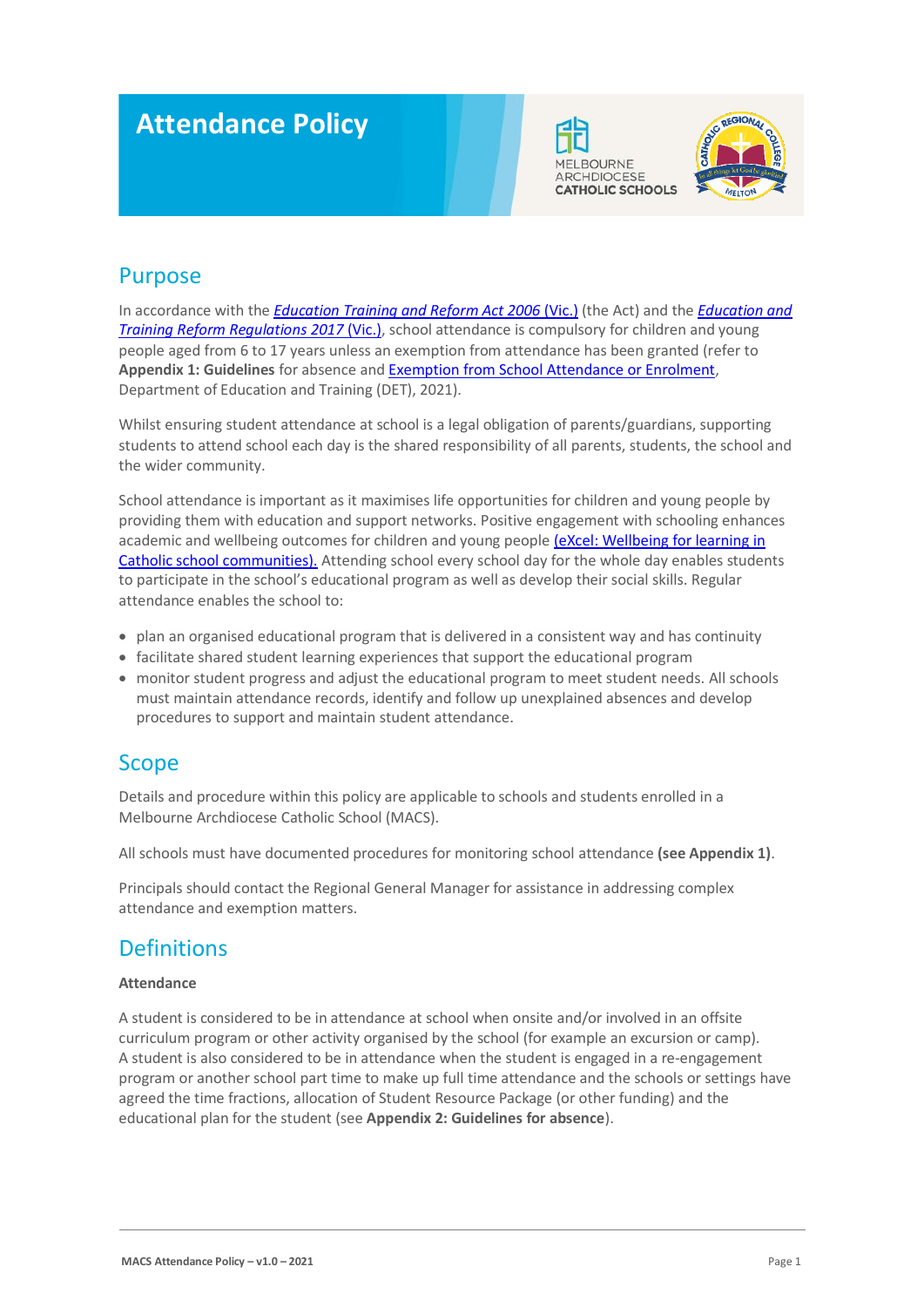#### **Parent/guardian**

Includes 'a guardian and every person who has parental responsibility for the child including parental responsibility under the *Family Law Act 1975 (Cwlth)* and any person with whom a child normally or regularly resides'.

#### **Unexplained or unapproved absences**

A principal can approve or not approve any absence, based on the requirements of the *Education and Training Reform Act 2006 (Vic)*, an individual school policy or on a case-by-case basis.

The Act provides some examples of what a reasonable excuse is for the purposes of explaining a school absence and includes, amongst other considerations:

- Illnesses and accidents
- Unforeseen and unexplained circumstances
- If the absence was a result of complying with another law
- The child is receiving distance education through a registered school
- The child is undertaking approved education, training and/or employment
- The child has been suspended or negotiated transfer/expelled
- The child is attending or observing a religious event or obligation.

#### **Unexplained Absence**

A principal will record an absence as 'unexplained' if no explanation about the absence is given to the school by the parent or carer of the student.

If the parent/guardian does contact the school to provide an explanation on the day of the student absence, the school must attempt to contact the parent or legal guardian either by phone or in writing and seek a clarification for the absence.

If no contact can be made with the parent or other carers of the child within 10 days, the absence will be recorded as an unexplained absence and a noted will be made in the child's file. A parent or legal guardian can contact the principal at any time after the recorded absence to provide an explanation.

#### **Unapproved Absence**

In general, a principal may record an absence as 'unapproved' when no reasonable explanation has been given for the student's absence. If a reason is given for a student absence is not approved by the principal than the school will notify the parent or legal guardian in writing.

#### **Exemption**

The *Education and Training Reform Act 2006 (Vic)* allows exemptions from school attendance and enrolment to be granted in certain circumstances, where the student:

- is a child who turns 6 (compulsory school age) while attending kindergarten
- will be participating in approved education or training, or employment, or both, on a full time basis
- is employed or seeking employment during school hours in the entertainment industry

An exemption from school attendance and enrolment may also be granted where leaving school is in the best interests of the student.

All applications for exemptions are considered on a case by case basis, with the student's best interests as the guiding principle for decision-making. In making a decision, the potential benefits or negative consequences of granting the exemption to the student's educational progress, wellbeing and development are also considered. **A student must continue attending school until an exemption is granted.**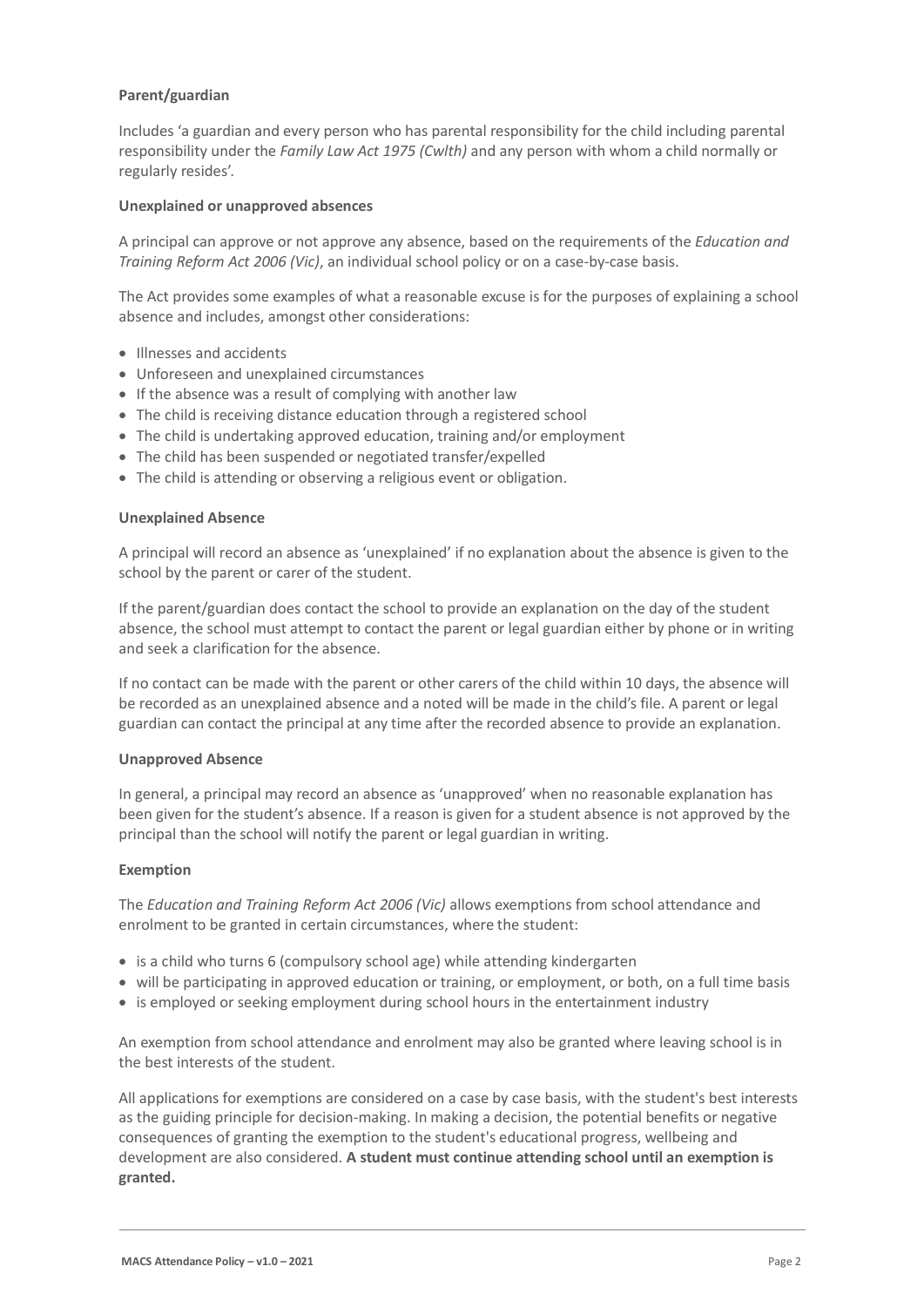Note: No exemption is required if a student is not of compulsory school age (6 to 17 years of age).

**Exemptions, including written approval for student attendance and enrolment to be exempt or reduced to less than full time, can only be authorised by the Regional General Manager in conjunction with the school principal.** 

• refer to the Department of Education and Training (DET) Exemption from school attendance and [enrolment](https://www2.education.vic.gov.au/pal/exemption-school-attendance-and-enrolment/guidance/1-exemption-categories) guidance for further information.

#### **School Attendance Officers**

In the context of attendance, DET School Attendance Officers are empowered through the Act to issue School Attendance Notices, School Enrolment Notices and Infringement Notices.

• Refer to DET [Infringement notices](https://www2.education.vic.gov.au/pal/attendance/guidance/10-infringement-notices) guidance for further information.

### Principles and Procedures

### **Responsibilities for school attendance**

#### **Parent/guardian**

Parents/guardians must enrol a child of compulsory school age at a registered school and ensure the child attends at all times when the school is open for instruction, unless exemption from attendance has been granted. For absences where there is no exemption in place, the parent/guardian must promptly provide an explanation on each occasion to the school.

#### **Students**

Students are expected to attend the school in which they are enrolled during normal school hours every day of term, unless there is an approved exemption from school attendance for the student, or the student is registered for home schooling and has partial enrolment.

#### **Principal**

The principal must ensure:

- daily attendance of each student enrolled at the school is recorded at least twice a day in primary schools and for every class in secondary schools
- any absences of a student from school, including classes, are identified
- reasons for each student's absence are provided and recorded in writing
- explanations for absences that are provided, are a reasonable excuse for the purposes of their responsibilities under the Act
- follow up any unexplained absences of a student by *contacting the parent/guardian of the student as soon as practicable on the same day*
- parents/guardians are notified promptly regarding a student's unsatisfactory school or class attendance. If, upon being notified of their child's absence or contacted to seek an explanation, a parent reports that the child was not living with them on that day, the school should ensure they notify another parent who was responsible for ensuring the child attended school on the relevant day(s)
- if contact cannot be made with the parent, contact should be made with the emergency contact/s nominated on the student's file held by the school
- information regarding a student's unsatisfactory attendance at school or classes is recorded on their student file
- parents/guardians are informed of their responsibilities around attendance and initiatives aimed at promoting parental awareness of the importance of children attending school every day are implemented